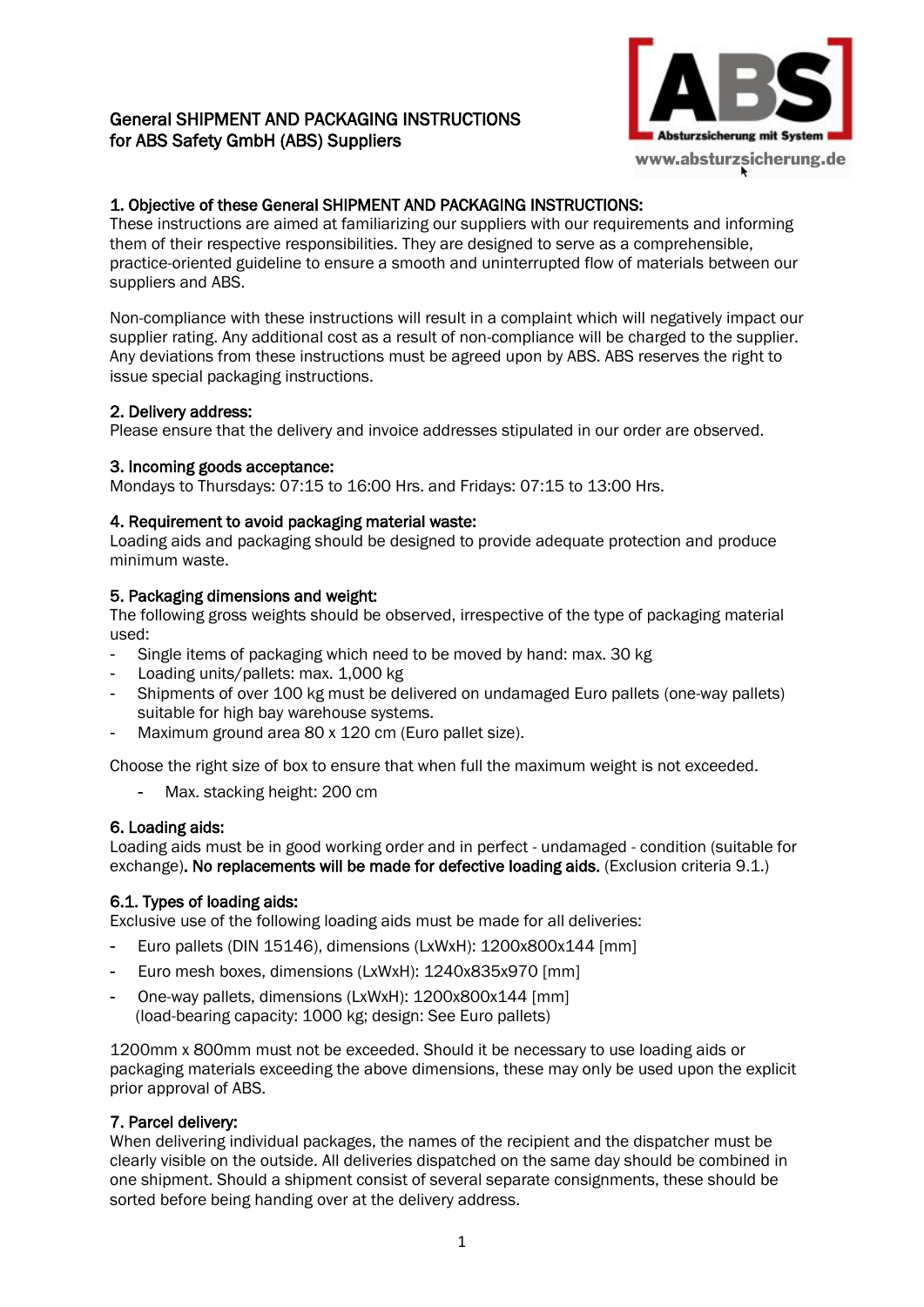

#### 8. Delivery note:

Each shipment must include an original delivery note. This should be clearly visible in a delivery note pocket attached to the front of the consignment and should not be included in the general transport documentation. Should a shipment consist of several separate consignments (pallets), the contents of each load carrier must be listed in a separate packing list (please refer to Item 8.1 below). The delivery note must include the following order details:

- ABS Safety GmbH's order number
- Supplier number
- ABS product number and quantity
- If the article is subject to batch management requirements, the respective batch number must be included
- If the delivery is a partial delivery, this must be noted in the delivery note.

#### 8.1. Packing list:

If a shipment consists of several consignments (pallets), it must include a packing list containing the following information:

- Packaging item or pallet number
- ABS product number
- Article quantity
- Number and content of the individual consignments

The above information must be obvious from the labeling of the individual consignments. The contents must correspond to the labels.

# 9. APPENDICES.

# 9.1. Exclusion criteria for the exchange of mesh boxes and Euro pallets:

Any Euro mesh boxes or Euro pallets showing any of the following damage will not be replaced:

- The stacking frame or the corner uprights are deformed.
- The hinged front panels can no longer be opened or closed.
- The frame or feet are bent so that the Euro mesh box no longer stands upright or can no longer be appropriately stacked.
- The rounded steel meshing is damaged so that wire ends protrude either on the inside or on the outside.
- The boards are missing or broken.
- The general condition is poor (rusty, dirty) so that there is a risk of soiling the loaded goods.
- The load-bearing capacity can no longer be guaranteed (brittle, rotten, large chips).

# 9.2 Goods of preferential origin:

All EU suppliers are required to submit a long-term supplier's declaration in accordance with Council Regulation EC No. 1207/2001. Should this not be possible, ABS expects the supplier to submit an individual supplier's declaration including details as to the respective country of origin of the goods listed in the delivery note.

#### 9.3 Certificates:

Copies of all certificates should be included in the shipment.